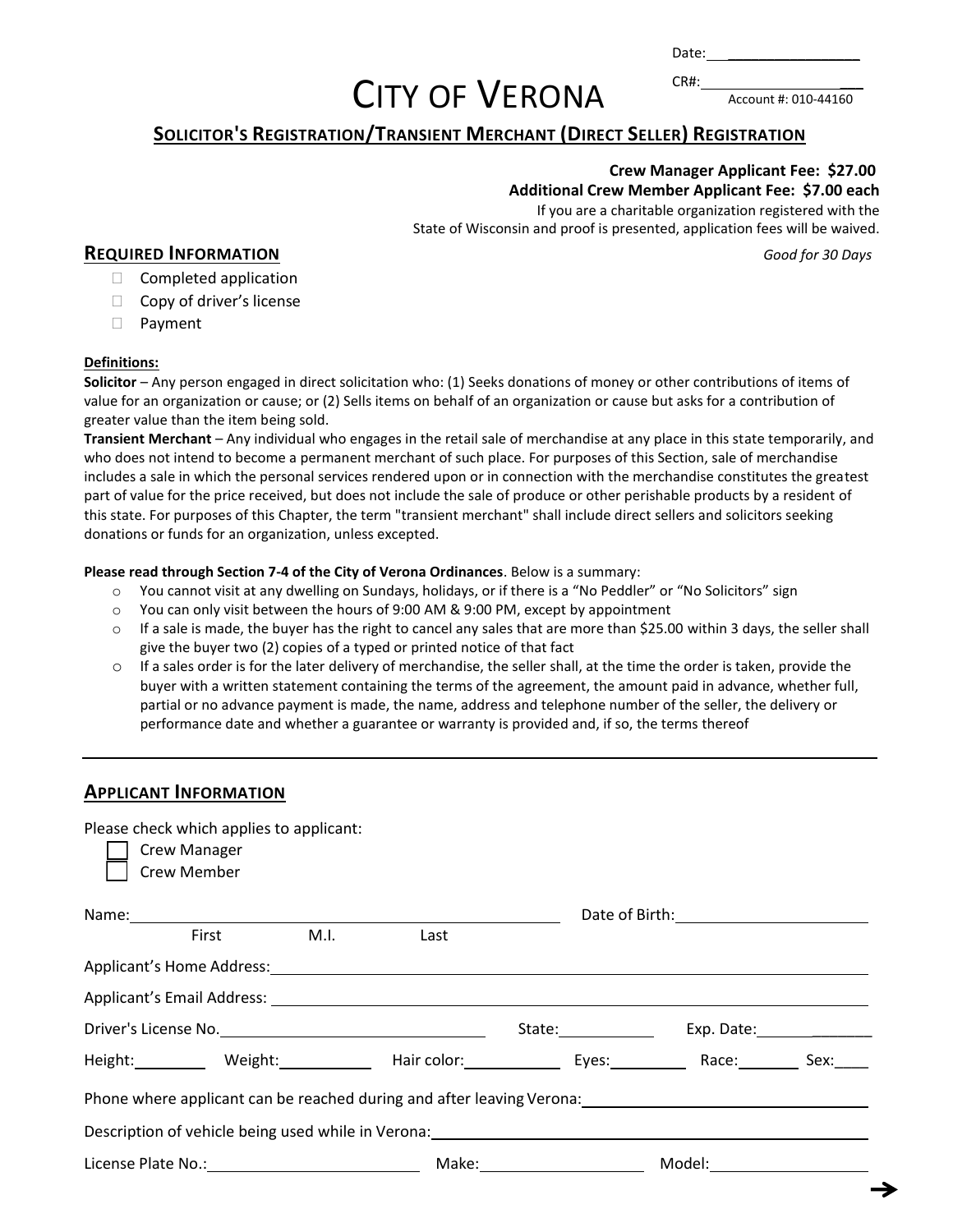Have you ever been convicted of any crime, misdemeanor, or violation of any ordinance other than traffic violations [Ordinance No. 7-4-4(a)(10)]?

*No Yes. Please list ALL occurrences: \*Note: Additional space for conviction record is on backside of application*

| Nature of Offense:                                                                                                                                                                                                                  |                                                                                                                       |                                                               |  |
|-------------------------------------------------------------------------------------------------------------------------------------------------------------------------------------------------------------------------------------|-----------------------------------------------------------------------------------------------------------------------|---------------------------------------------------------------|--|
| Date:                                                                                                                                                                                                                               | Name of Court:                                                                                                        | <u> 1989 - Johann Stein, mars an deutscher Stein († 1989)</u> |  |
|                                                                                                                                                                                                                                     |                                                                                                                       |                                                               |  |
| Nature of Offense: Nature of Offense:                                                                                                                                                                                               |                                                                                                                       |                                                               |  |
| Mame of Court:<br>Date:                                                                                                                                                                                                             |                                                                                                                       |                                                               |  |
| Nature of Offense:                                                                                                                                                                                                                  | <u> 1980 - Johann Stoff, deutscher Stoff, der Stoff, der Stoff, der Stoff, der Stoff, der Stoff, der Stoff, der S</u> |                                                               |  |
| Date: <u>Date:</u> Name of Court:                                                                                                                                                                                                   |                                                                                                                       |                                                               |  |
| Nature of Offense: Nature of Offense:                                                                                                                                                                                               |                                                                                                                       |                                                               |  |
| Date:<br><u> 1980 - Jan James Barnett, mars et al. (</u>                                                                                                                                                                            | Name of Court:                                                                                                        |                                                               |  |
| Nature of Offense:                                                                                                                                                                                                                  | <u> 1980 - Andrea Station Barbara, amerikan personal (h. 1980).</u>                                                   |                                                               |  |
| Mame of Court:<br>Date:                                                                                                                                                                                                             |                                                                                                                       | <u> 1989 - Johann Barbara, martxa alemaniar amerikan a</u>    |  |
| Nature of Offense: Nature of Offense:                                                                                                                                                                                               |                                                                                                                       |                                                               |  |
| Date:<br><u> 1980 - Johann Barbara, martin d</u>                                                                                                                                                                                    | Name of Court:                                                                                                        |                                                               |  |
| <b>COMPANY/EMPLOYER INFORMATION</b>                                                                                                                                                                                                 |                                                                                                                       |                                                               |  |
|                                                                                                                                                                                                                                     |                                                                                                                       |                                                               |  |
|                                                                                                                                                                                                                                     |                                                                                                                       |                                                               |  |
| Company phone: example of the state of the state of the state of the state of the state of the state of the state of the state of the state of the state of the state of the state of the state of the state of the state of t      |                                                                                                                       |                                                               |  |
| Local crew manager name and phone:                                                                                                                                                                                                  |                                                                                                                       |                                                               |  |
| Dates you will be in Verona: <u>Date</u> by Date by Date by Library and Date by Date by Date by Date by Date by Date by Date by Date by Date by Date by Date by Date by Date by Date by Date by Date by Date by Date by Date by Dat |                                                                                                                       |                                                               |  |
|                                                                                                                                                                                                                                     |                                                                                                                       |                                                               |  |
|                                                                                                                                                                                                                                     |                                                                                                                       |                                                               |  |
| Previous cities, towns, villages, where business was conducted (not to exceed 3): [100] [10] Previous cities, towns, villages, where business was conducted (not to exceed 3):                                                      |                                                                                                                       |                                                               |  |
|                                                                                                                                                                                                                                     |                                                                                                                       |                                                               |  |

I DO SOLEMNLY AFFIRM THAT ALL INFORMATION HEREON CONTAINED IS TRUE AND CORRECT.

*APPLICANT SIGNATURE: Date:* 

\*False statements will result in denial of or immediate termination of the privilege to sell or solicit in the City of Verona, Wisconsin [ordinance no. 7-4-9(a)]